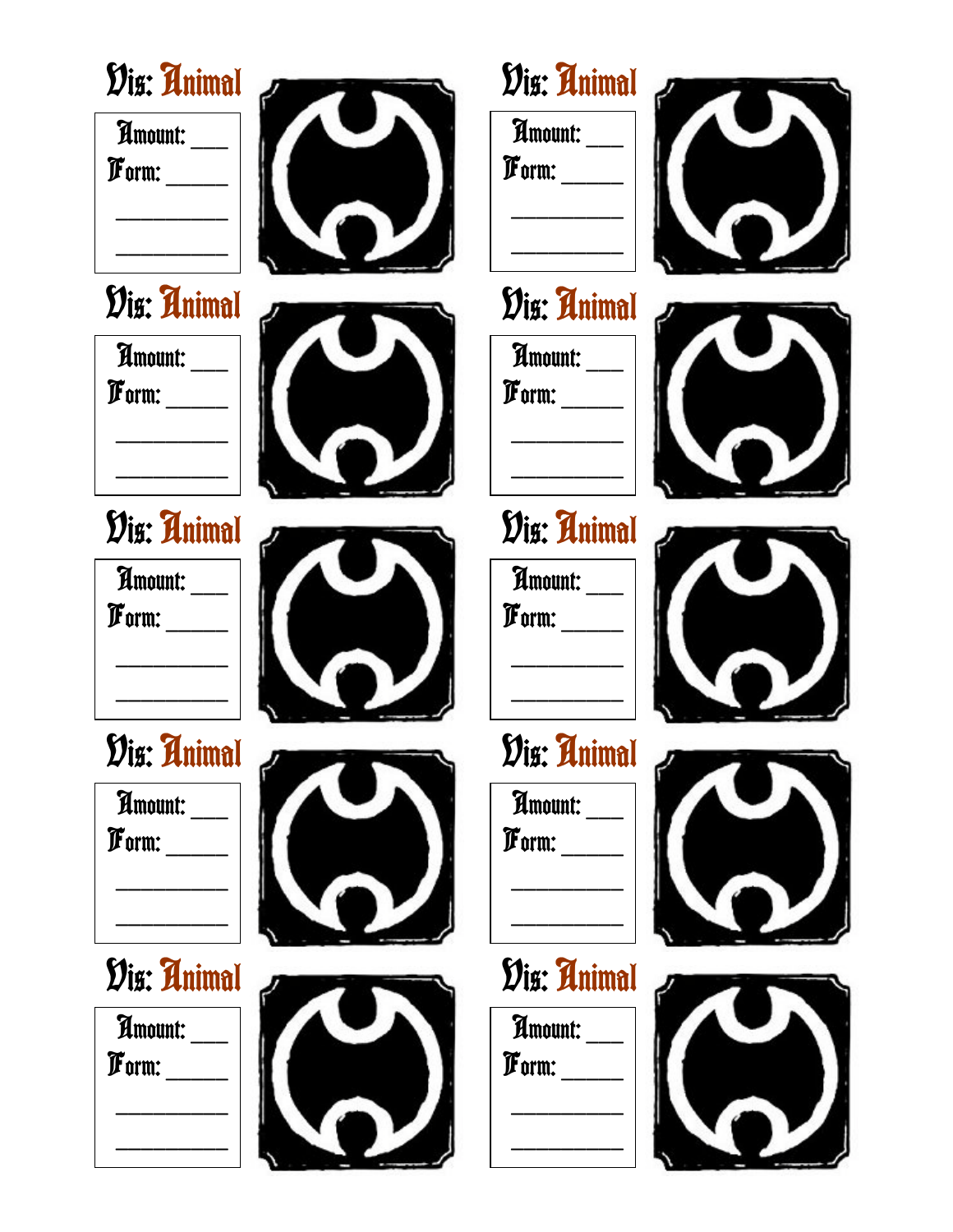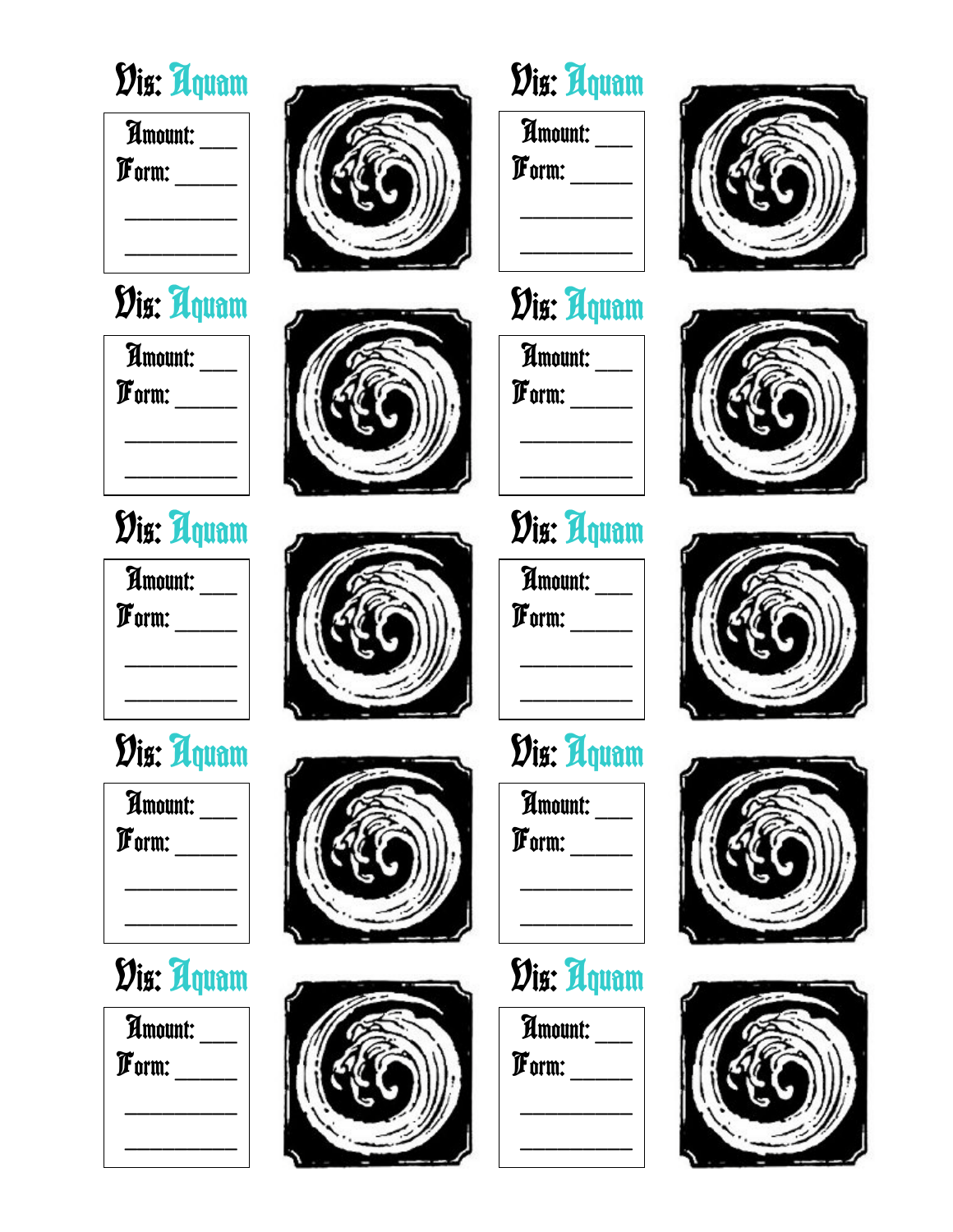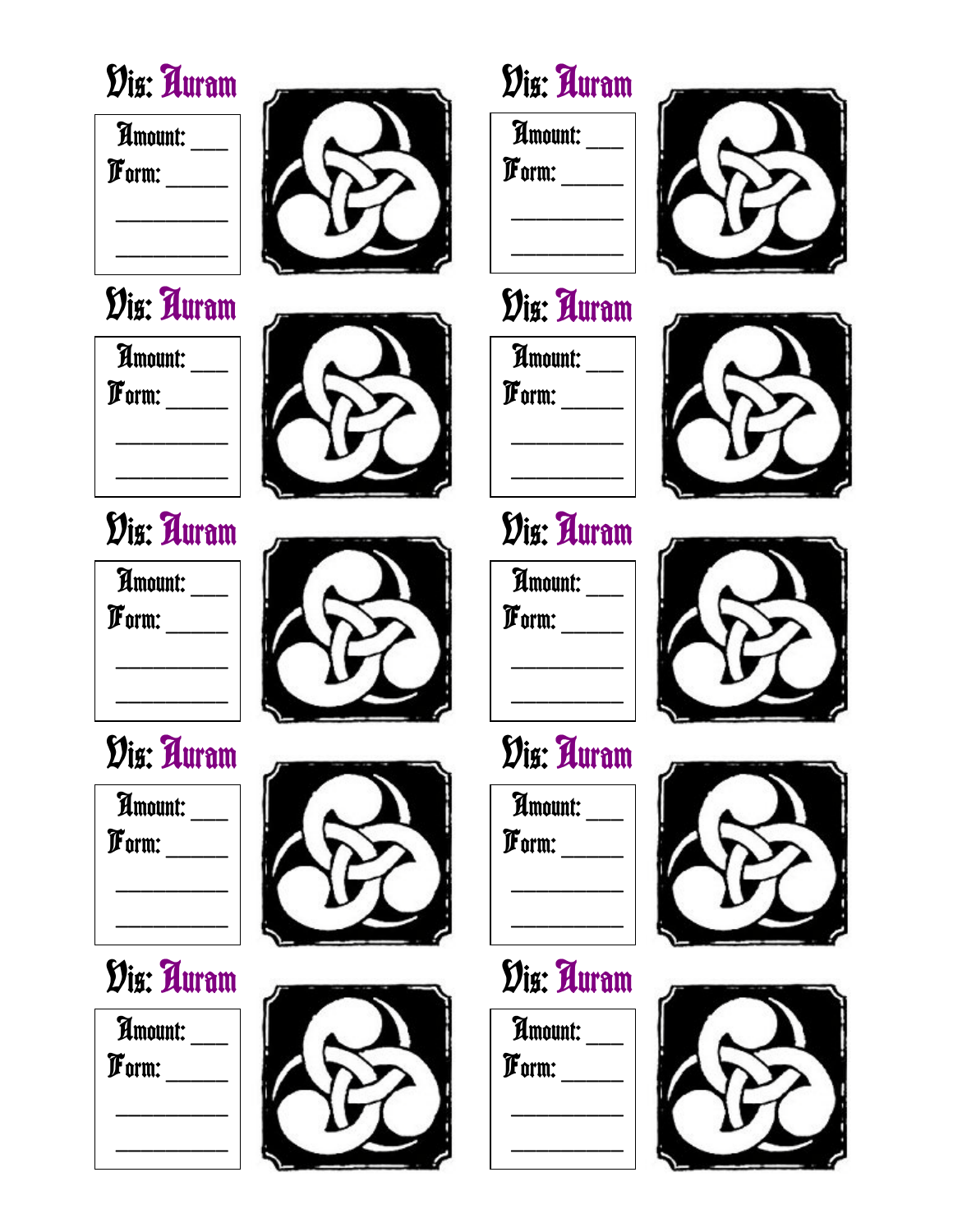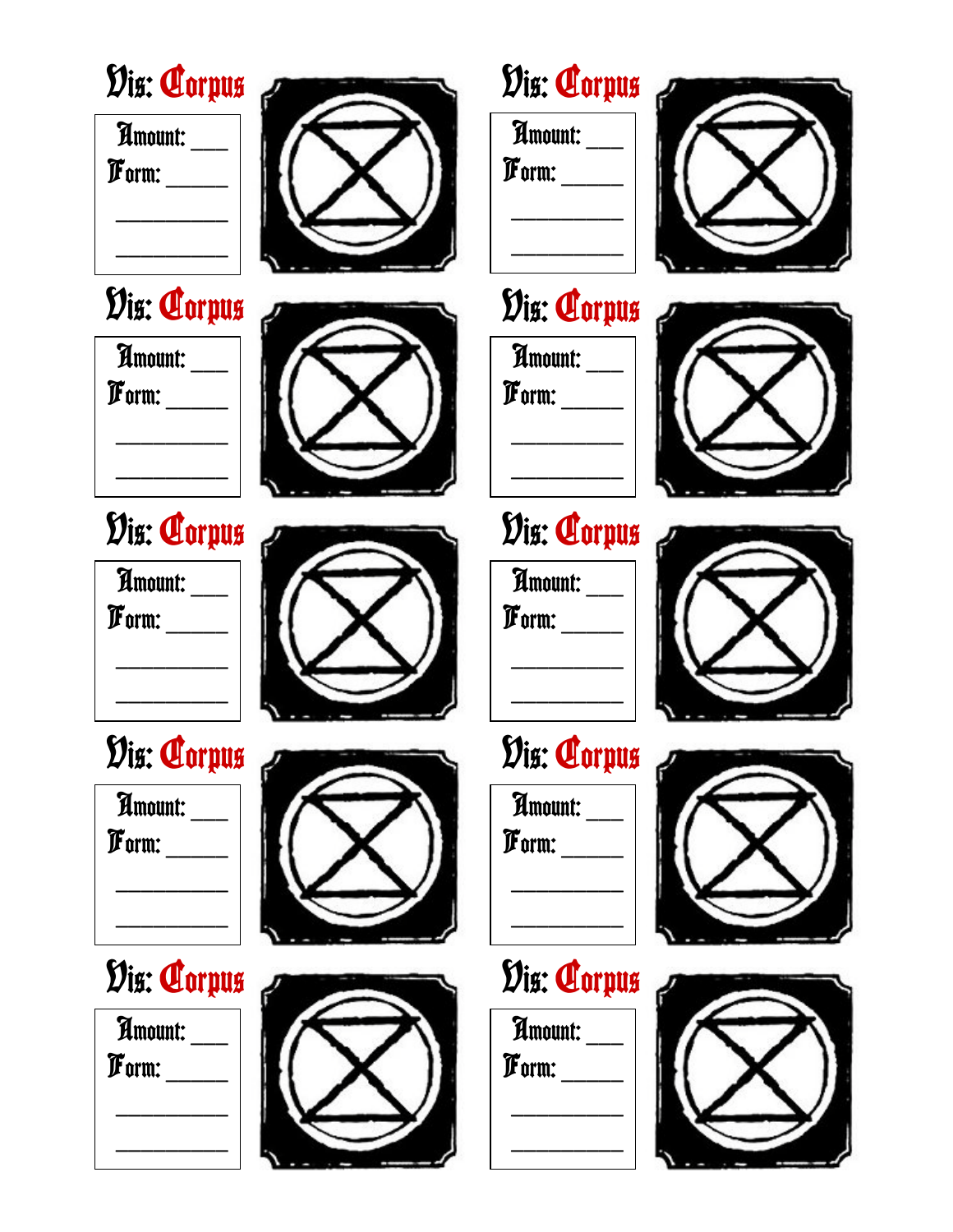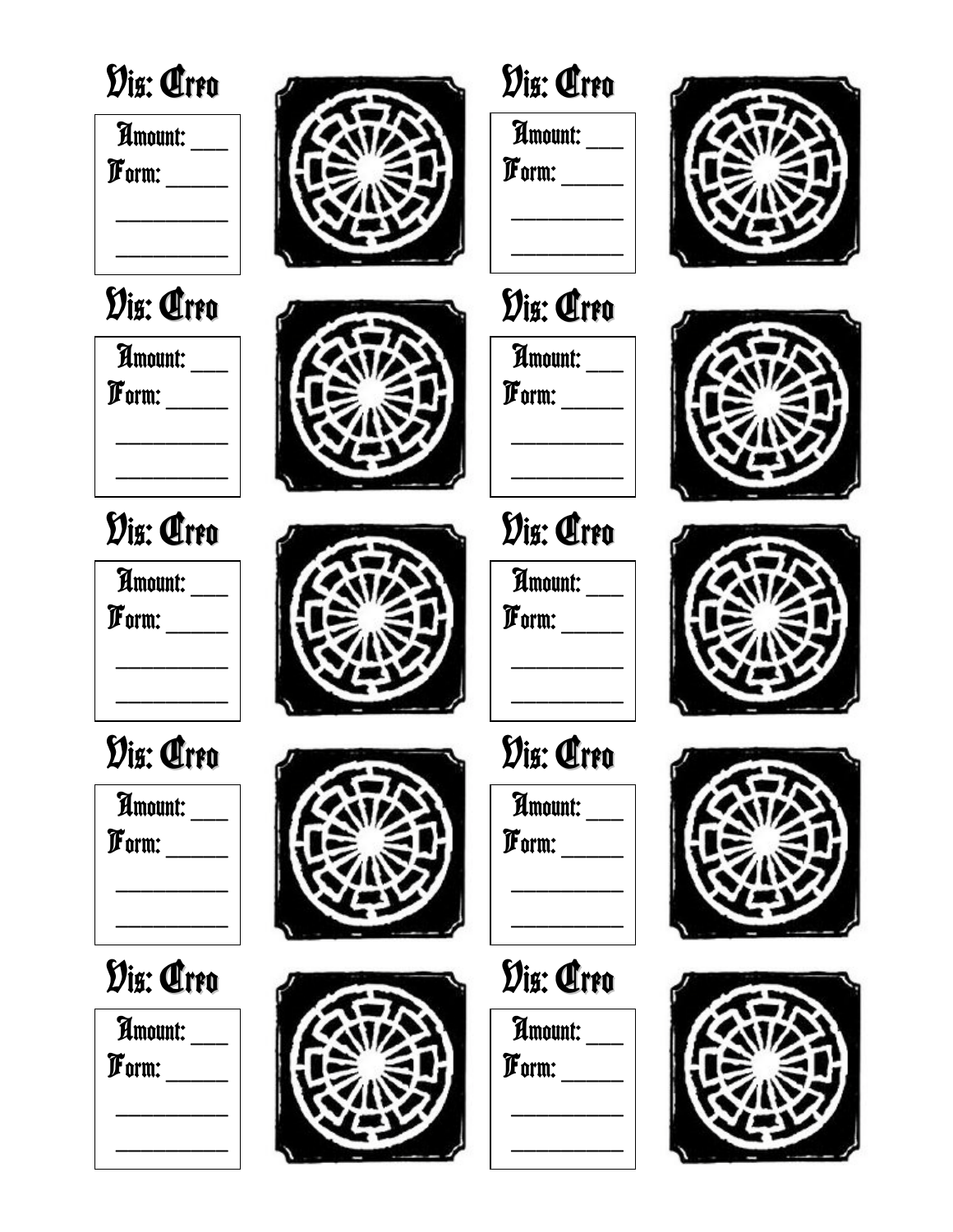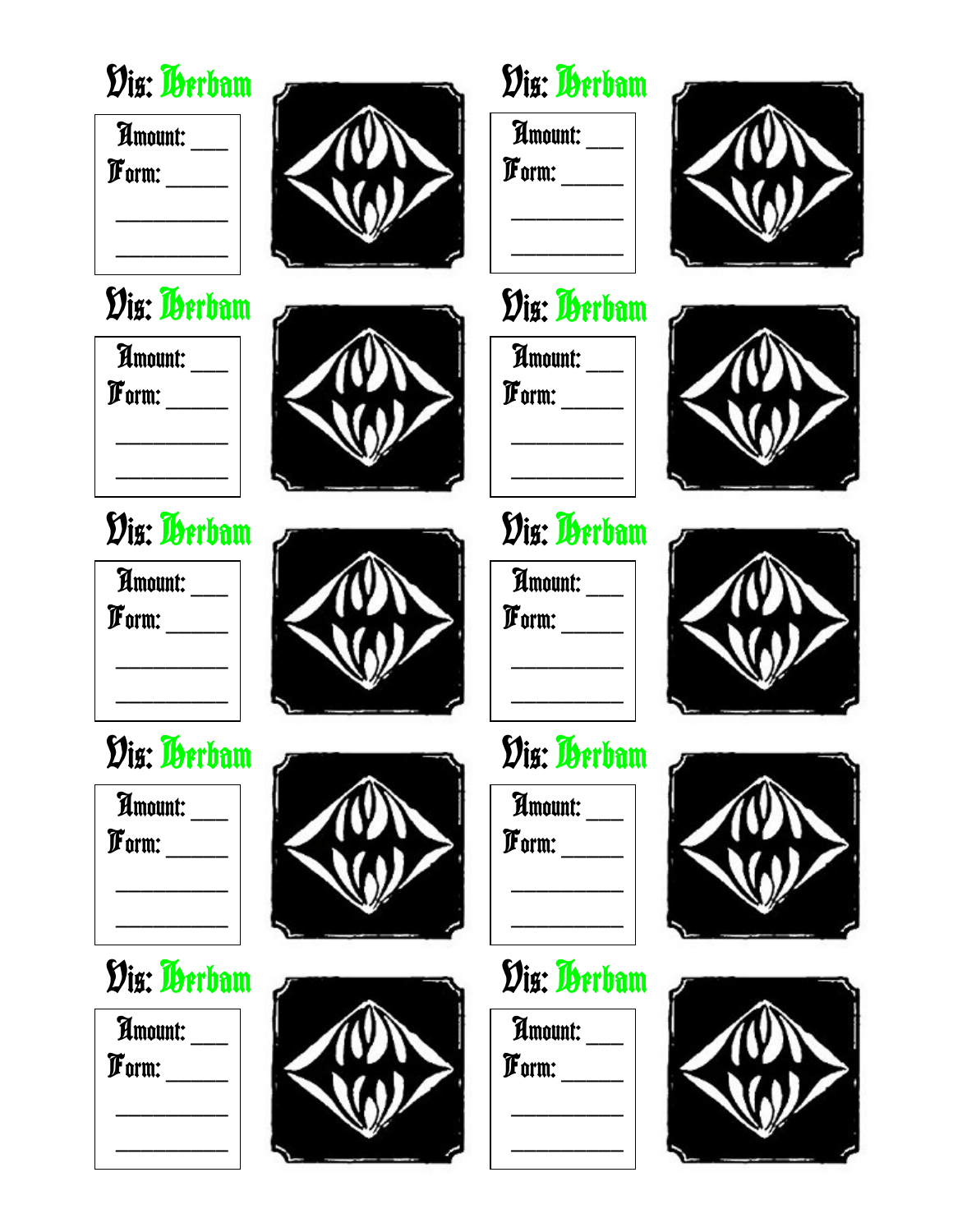### Dis: Ugnem



#### Dis: Ugnem

| Amount:<br>Form: |  |
|------------------|--|
|                  |  |

## Dis: Ugnem

| Amount: |  |
|---------|--|
| Form:   |  |
|         |  |
|         |  |

### Dis: Ugnem

Amount: \_\_\_ Form:

### Dis: Ugnem

Amount:  $\bm{\mathcal{F}}$ orm: \_\_\_\_\_







# Dis: Ugnem

Amount: \_\_\_  $\bm{\mathcal{F}}$ orm: \_\_\_\_\_



Amount: \_\_\_  $\bm{\mathit{F}}$ orm: \_\_\_\_\_



Amount: \_\_\_  $\bm{\mathcal{F}}$ orm: \_\_\_\_\_

# Dis: Ugnem

Amount: \_\_\_  $\bm{\mathcal{F}}$ orm: \_\_\_\_\_



Amount:  $\bm{\mathcal{F}}$ orm: \_\_\_\_\_









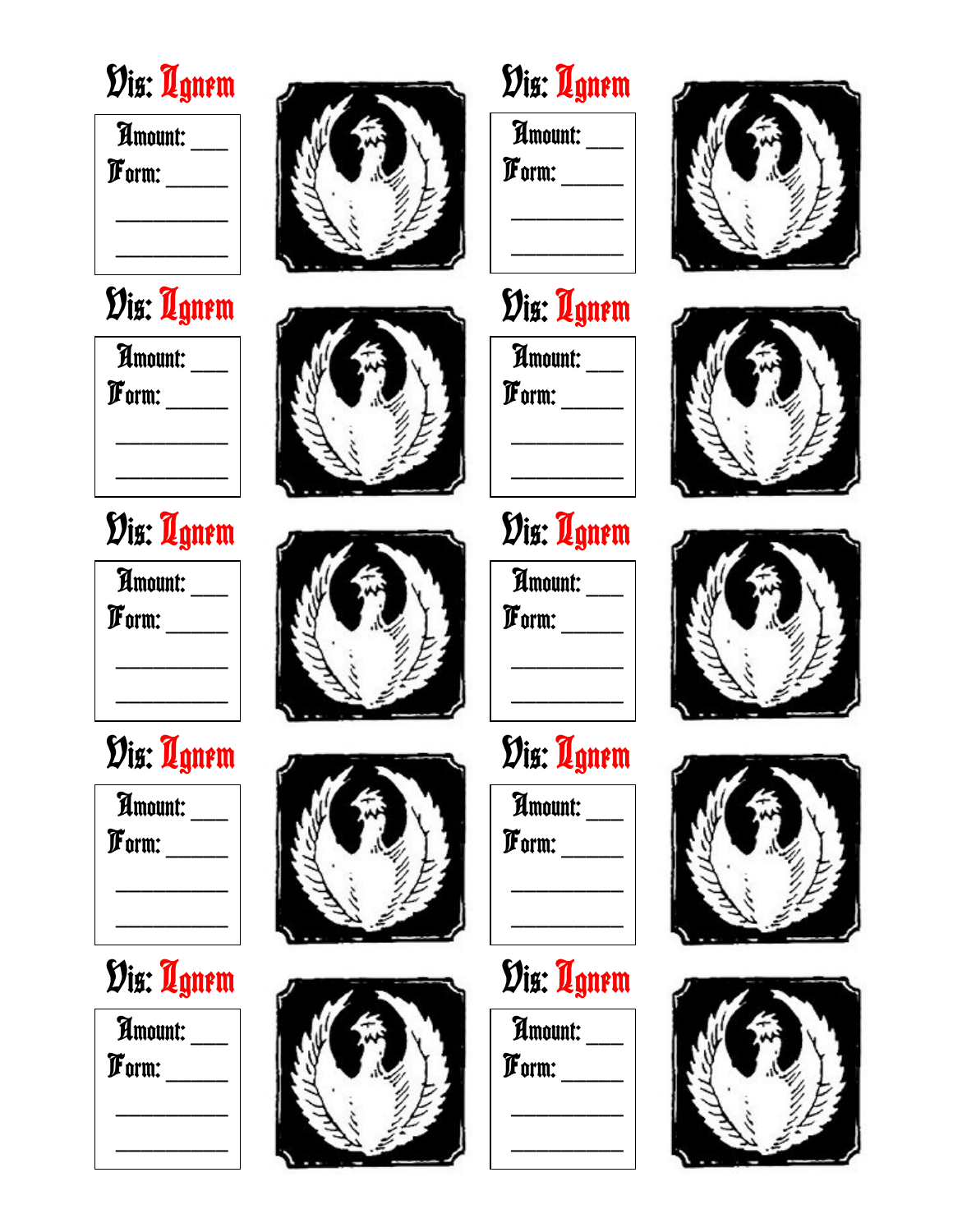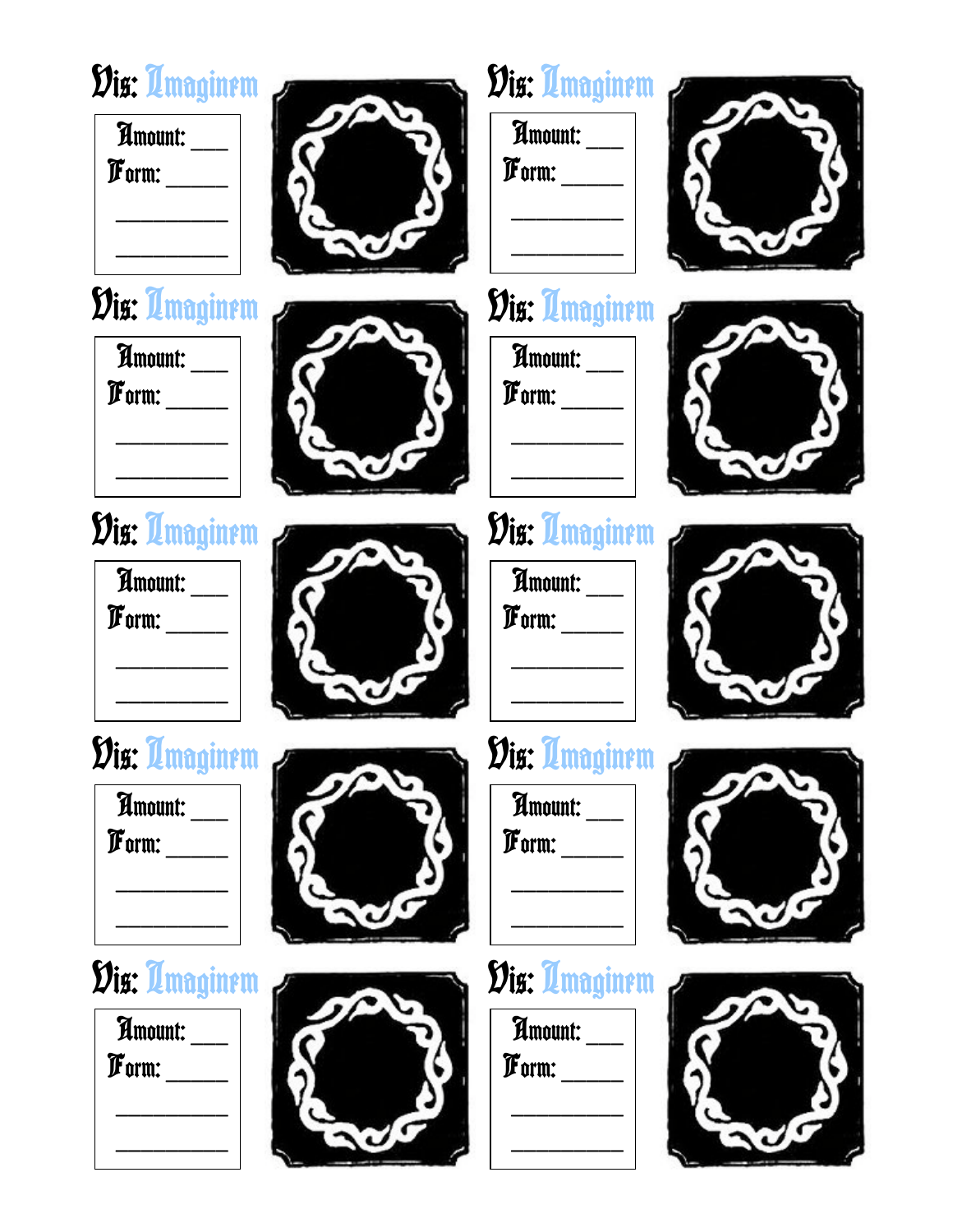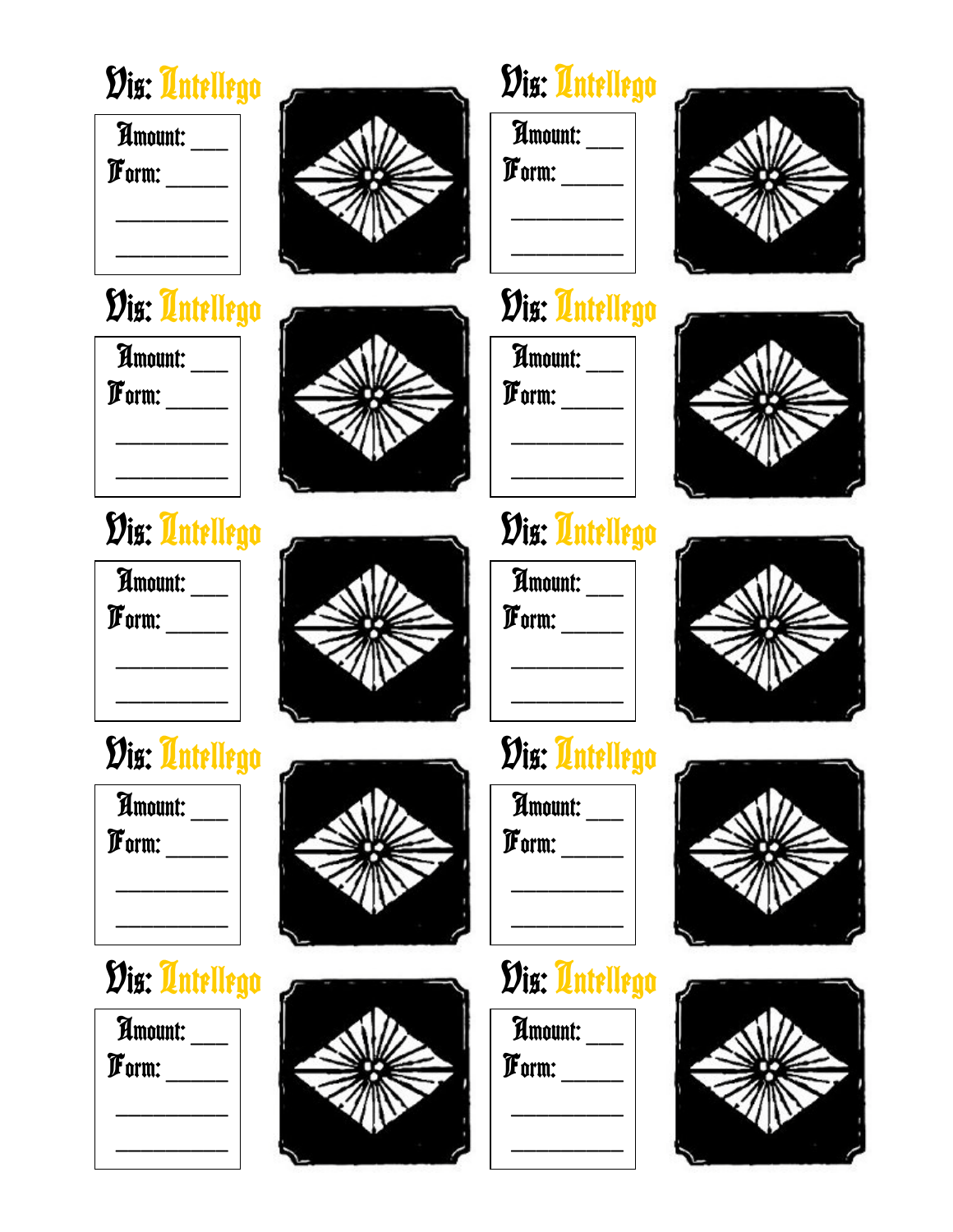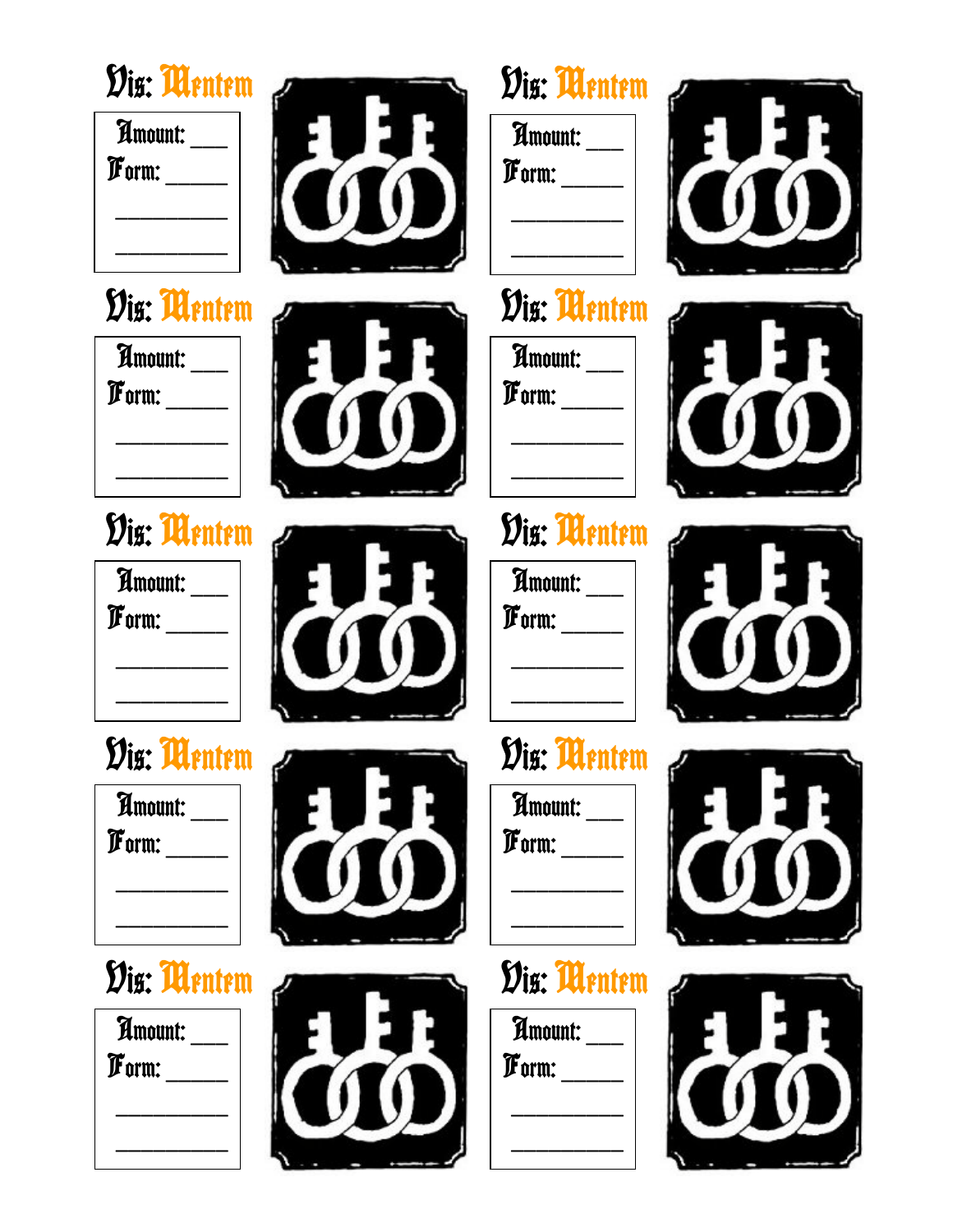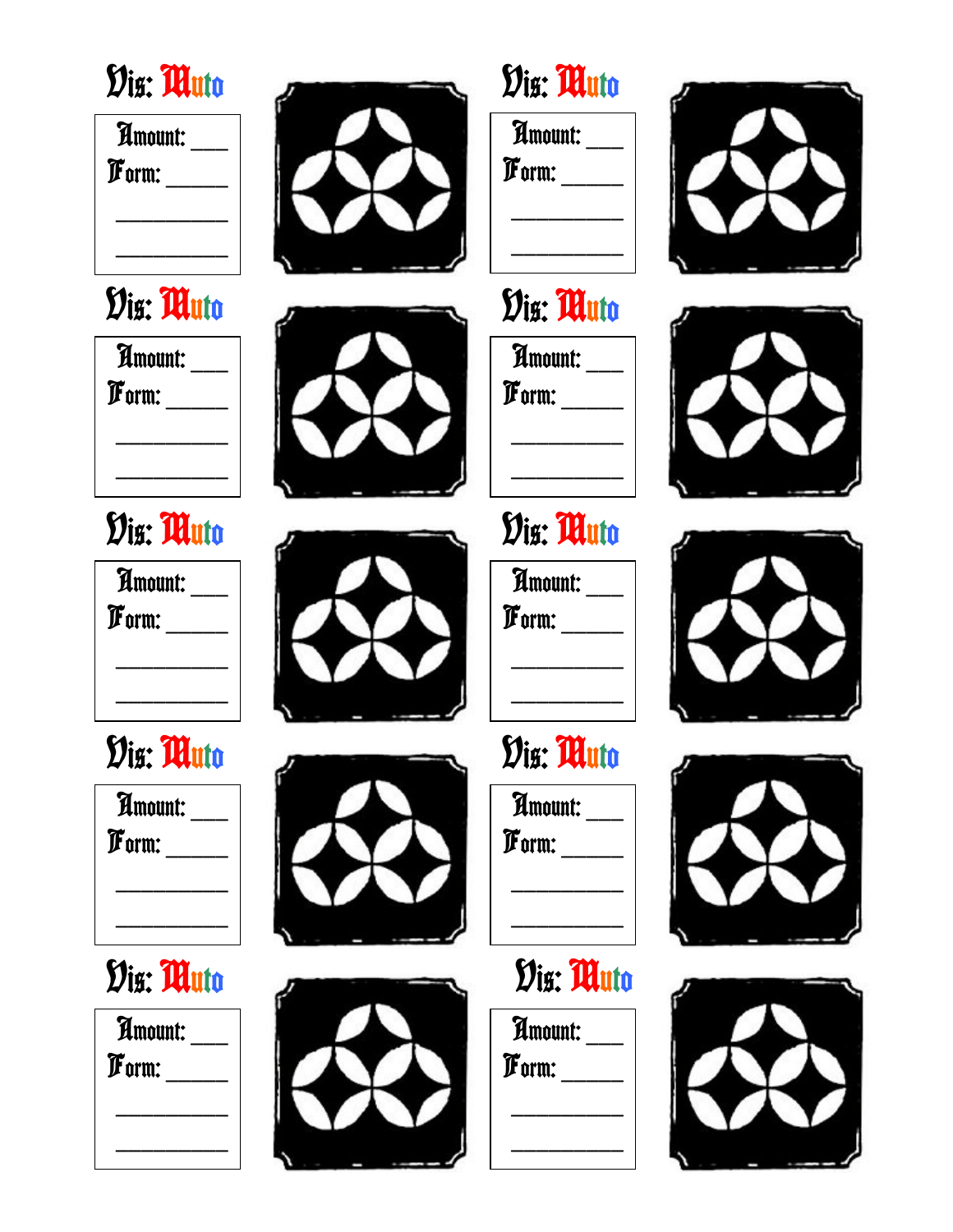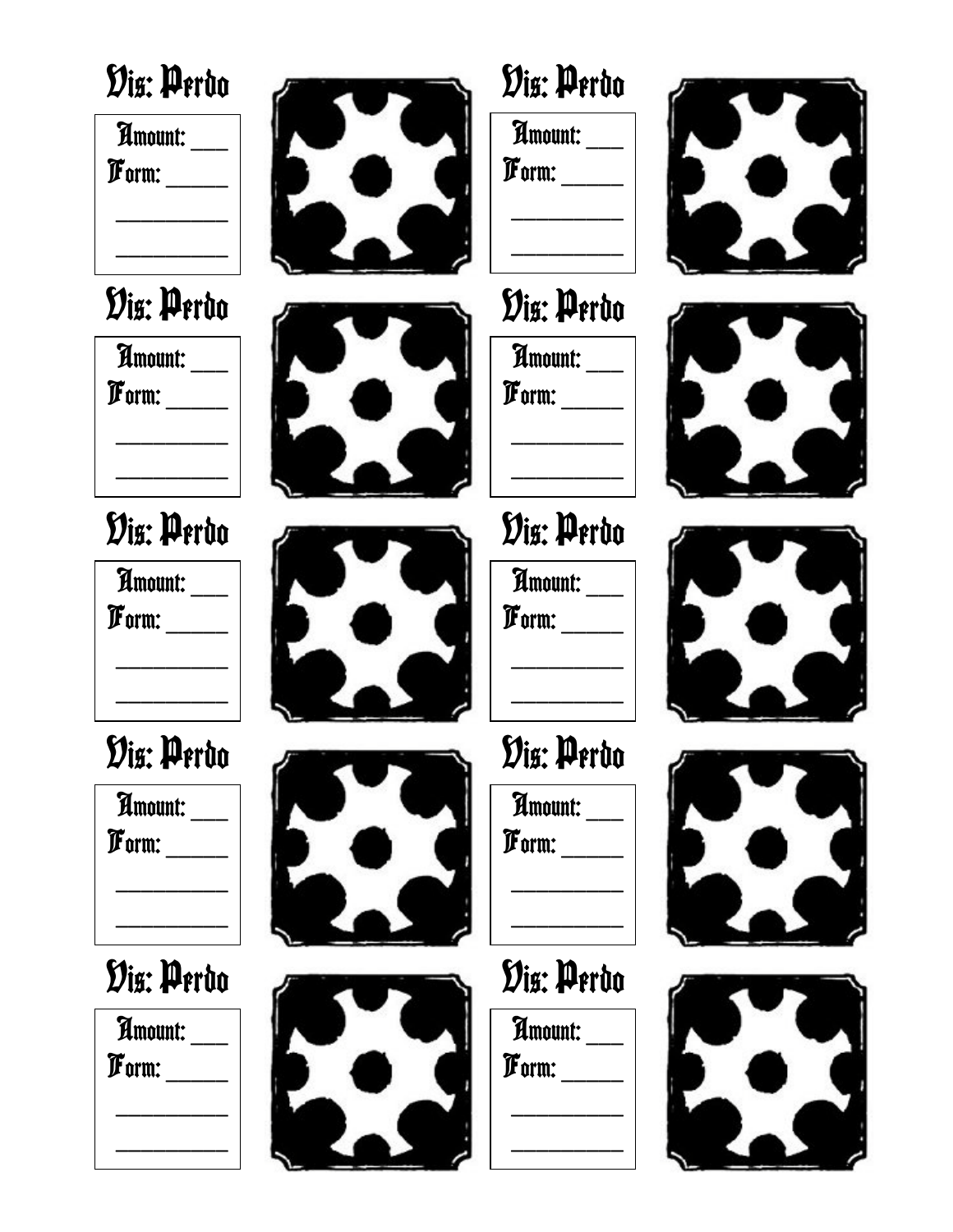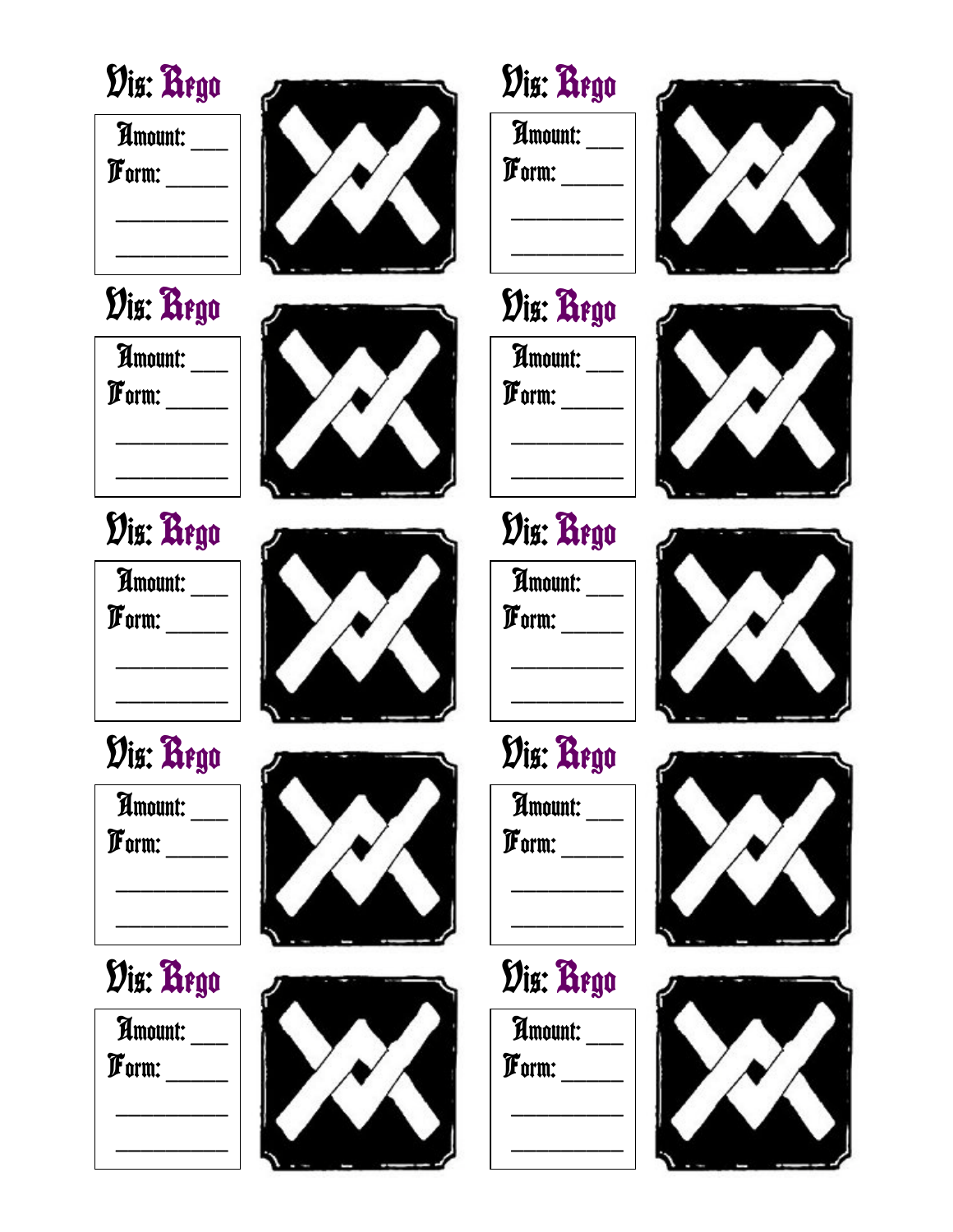